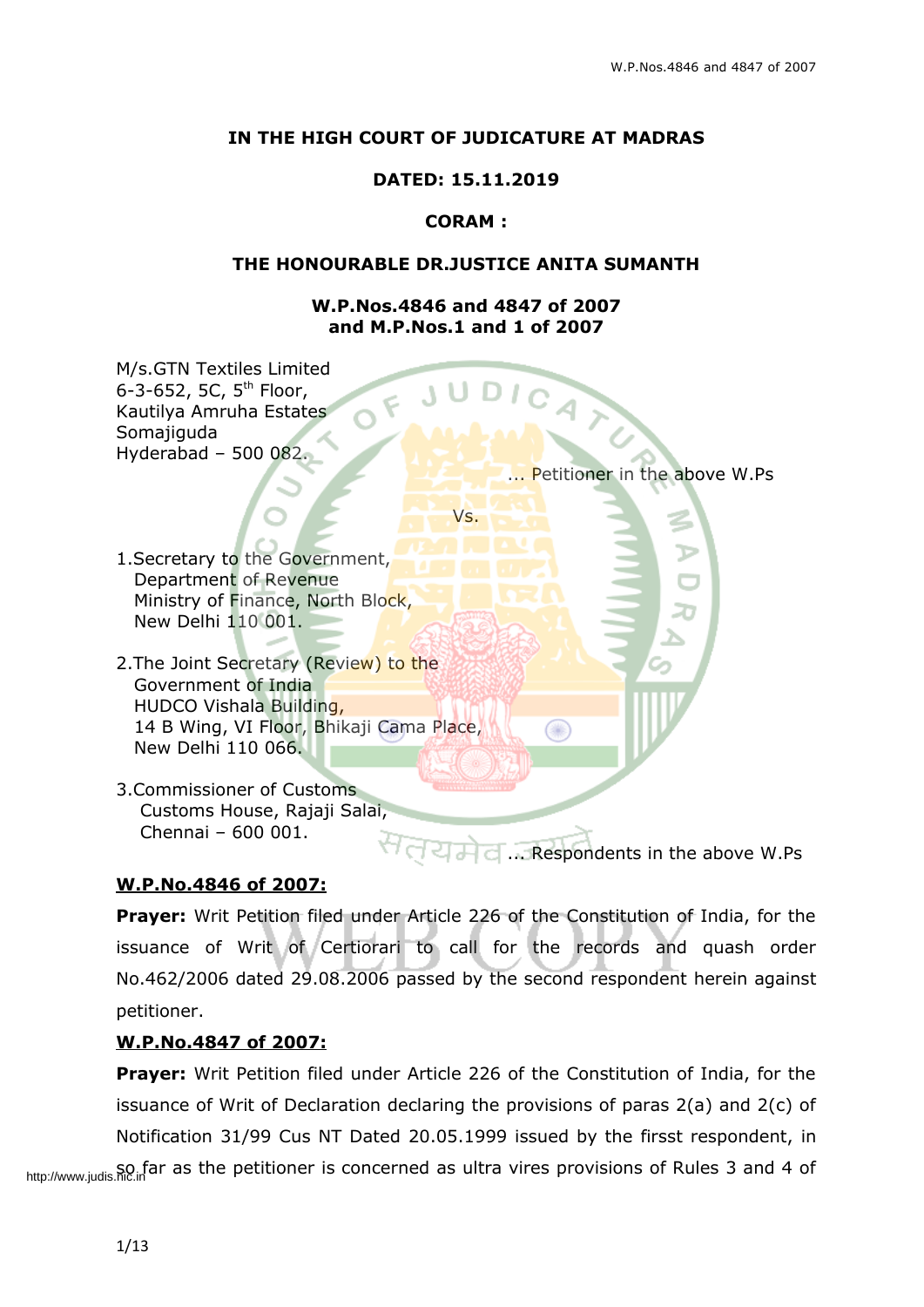the Customs and Central Excise Duties Drawback Rules, 1995 and also ultra vires the provisions of Article 14, 19(1)(g) and 245 of the Constitution of India.

| For Petitioner  | Mr.G.Natarajan                                     |
|-----------------|----------------------------------------------------|
| For Respondents | Mrs.Hema Muralikrishnan<br>Senior Standing Counsel |

#### **C O M M O N O R D E R**

Heard Mr.G.Natarajan, learned counsel for the petitioner and Mrs.Hema Muralikrishnan, learned Senior Standing Counsel for the respondents.

2. The admitted facts are the petitioner manufactures and exports readymade garments and claims drawback of excise and customs duties paid on the raw materials used in such manufacture. The claims had been made under All Industry Rate (AIR). Some of the processes engaged in the manufacture, such as 'silicon washing' and 'mercerizing' were sub-contracted by the petitioner to an entity by name Arun Processors Limited, an 100% Export Oriented Unit (in short 'EOU'). The EOU, after completion of the processes returned the goods for further finishing to the petitioner, who carried out the final processing and thereafter, exported the same. Initially the petitioners' claim for drawback was allowed. Thereafter and invoking Notification No.31 of 1999 dated 20.05.1999, show cause notice dated 02.04.2003 was issued to the petitioner seeking to reverse the drawback granted and recover the same. Order-in-original dated 28.11.2004 was passed confirming the demand along with interest and penalty.

3. The petitioner challenged the aforesaid order by way of appeal and the Commissioner of Customs (Appeals), Chennai by order dated 13.5.2005 rejected the same. The same fate awaited the Review Petition filed by the petitioner http://www.judis.nic.in<br>http://www.judis.nic.in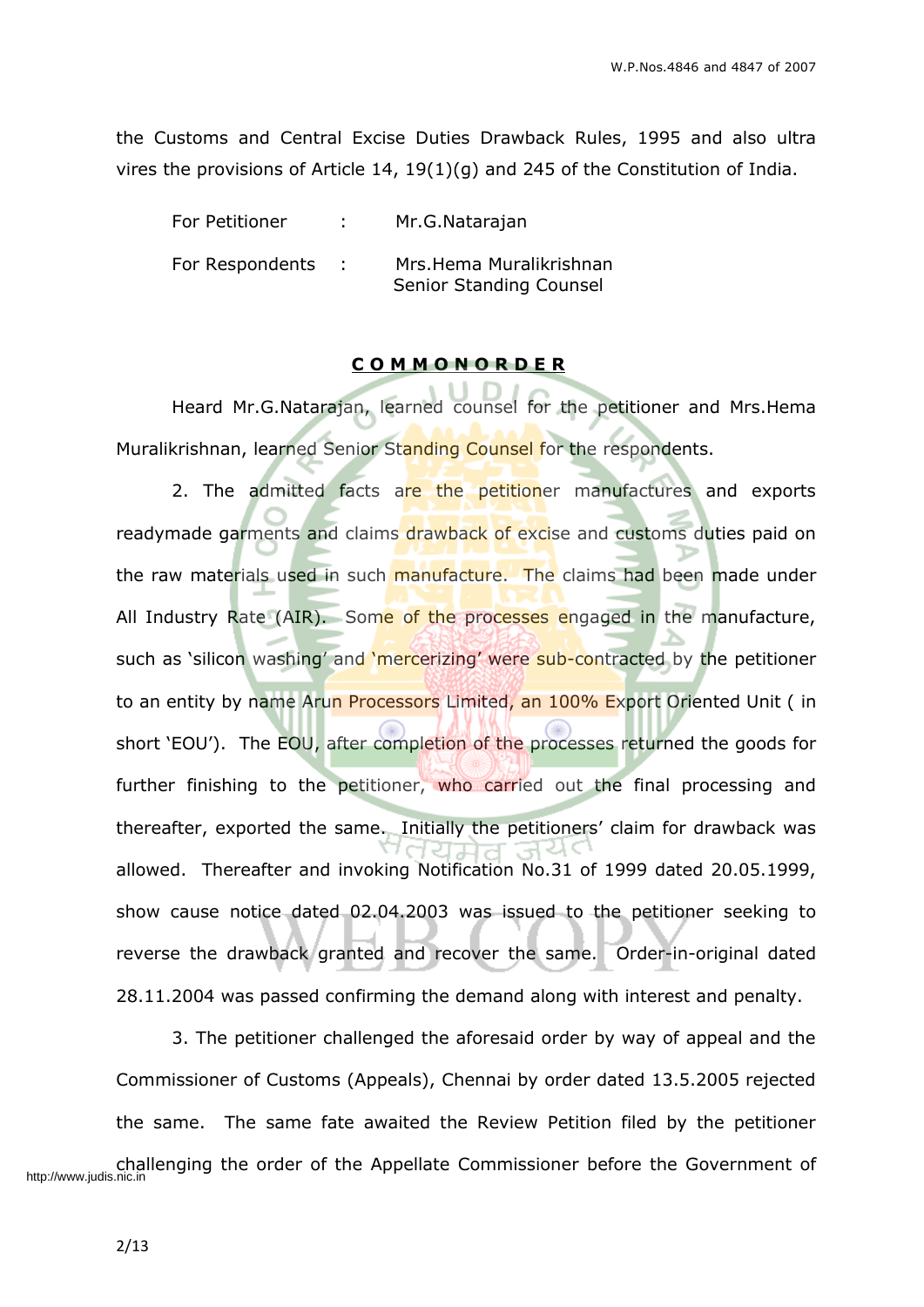India (GOI) that dismissed the review by order dated 29.08.2006. The aforesaid order of the GOI is challenged in W.P.No.4846 of 2007.

4. Learned counsel for the petitioner has drawn my attention to various Notifications and, according to him, a conjoint reading of the same should bring home the position that there is no restriction or prohibition imposed by the Customs Act, 1962 (in short 'Act') for claim of drawback on job work carried out by a 100% EOU. Any additional conditions imposed by Notification would thus have to be viewed as impermissible.

5. The petitioner reiterates that the chemicals that were utilised in the job work were subject to duty. An interim order has been passed by this Court on 11.06.1999 in W.P.No.9789 of 1999 in the case of Arun Processors Limited (Petitioner in W.P.No.9789 of 1999) permitting the petitioner to proceed with business as usual subject to the petitioner paying applicable excise duty on all raw materials and inputs that have been utilised in the manufacturing process. This Writ Petition stands disposed on 15.11.2001.

6. Let us now examine the Notifications cited, in the context of the facts narrated above. The first of the Notifications relied on is 31/1999 dated 20.05.1999, which provides for new duty drawback rates, effective 01.06.1999. This Notification confirms that the rates of drawback specified therein shall not be applicable to export of commodities/products, if such commodities/products are as per clause 2(b) thereof, manufactured and/or exported in discharge of export obligation against an advance licence issued under the Duty Exemption Scheme of Export and Import Policy in force.

7. Then we come to Circular No.67 of 1998 dated 14.09.1998. The Circular is relevant in entirety and is extracted in full hereunder: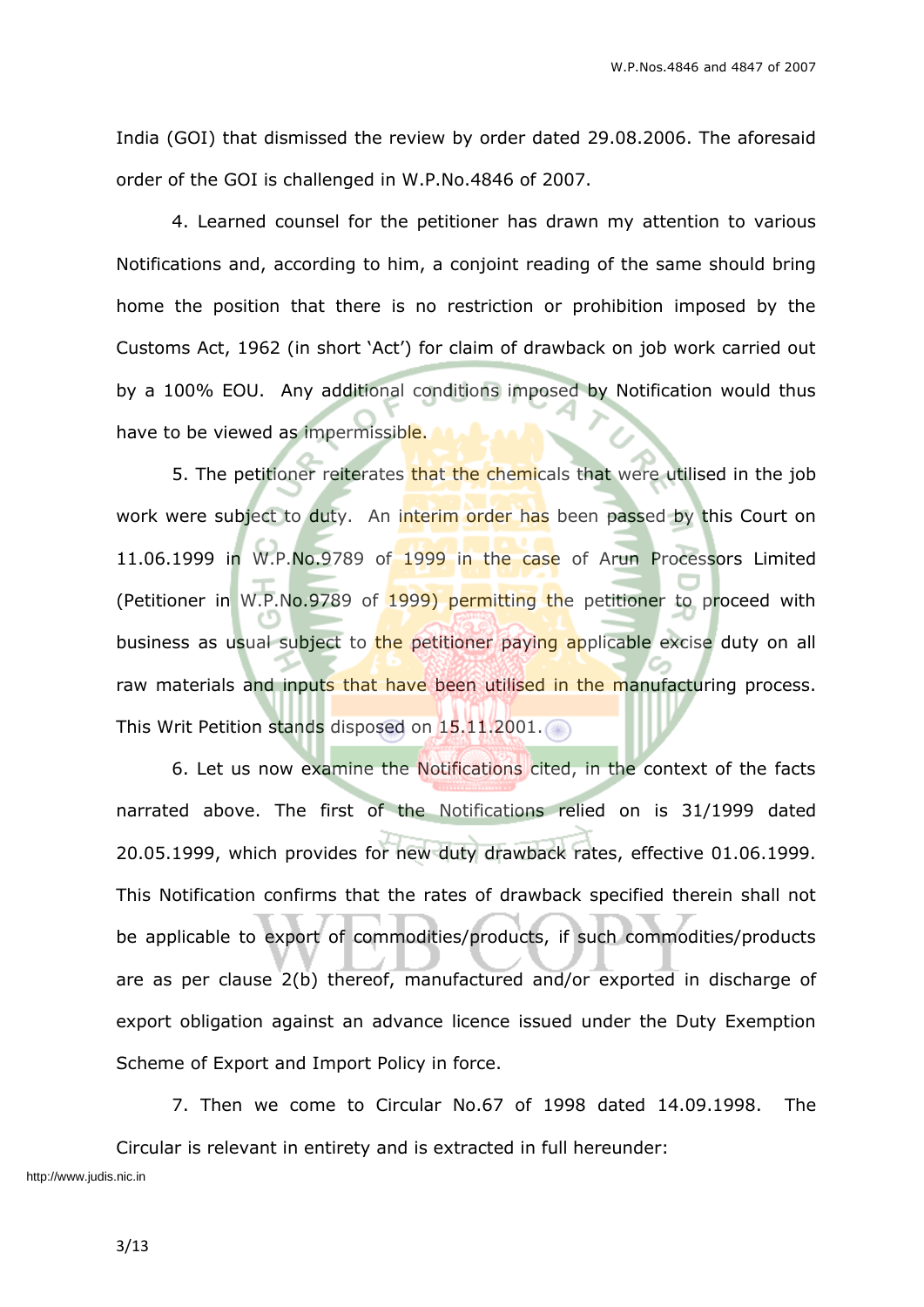#### *Government of India Ministry of Finance (Department of Revenue) Central Board of Excise & Customs, New Delhi*

*Subject: 100% EOUs/EPZ/EHTP Units Permission to send out goods for jobwork outside the unit Regarding.*

*I am directed to refer to Board's instructions issued from F.No.305/147/93-FTT, dated the 31 st January, 1994 and Board's Circular No.59/98-Cus., dated the 12 th August, 1998 on the sub-contrtacting by EOU/EPZ/EHTP units (hereinafter referred to as the said units).*

*2. On further requests from the Ministry of Commerce and the Trade, the Board has once again considered the issue of sub-contracting by the above said units.*

*3. It has now been decided that henceforth the permission to EOU/EPZ units for sub-contracting will be given by the Assistant Commissioner in-charge of the Export Oriented Unit (operating under Notification No.53/97-Cus., dated the 3rd June, 1997 as amended by Notification No.12/98-Cus., dated the 27th April, 1998). Further the EOU/EPZ and EHTP units may be allowed to get a part of their production completed either from the DTA units or from other EOU/EPZ/EHTP units, provided raw-material for the manufacture of such goods, whether imported or indigenous, shall first reach and be accounted for in the statutory records of the above said units. Subsequently, these raw materials may be sent to the job worker for production of the final products. Final products manufactured from such raw materials shall be brought back from job worker's premises to the unit for accounting. The units will ensure that the wastage generated during the said job work is also brought back from the job workers' premises.*

*4. Further to utilise the idle capacity of the EOU/EPZ units, it has also been decided that the EOU/EPZ units in textile, readymade garments, agroprocessing and granite sectors may be permitted to undertake job work from the DTA units provided the finished products produced by such EOU/EPZ units will be exported directly from EOU/EPZ units itself and these goods will not be sent back to the DTA.* उन ਸ਼ਸ਼ਰ

*5. The instructions cited in para 1 above stand modified to the above extent.*

8. This Circular has been issued to ensure full utilisation of the capacity of Export Oriented Units in the Export Processing Zone and states that such units may engage in activities of processing, subject to condition that such finished goods, post processing by the EOUs, shall be exported directly from the EOU/EPZ units and shall not be sent back to the Domestic Tariff Area (DTA).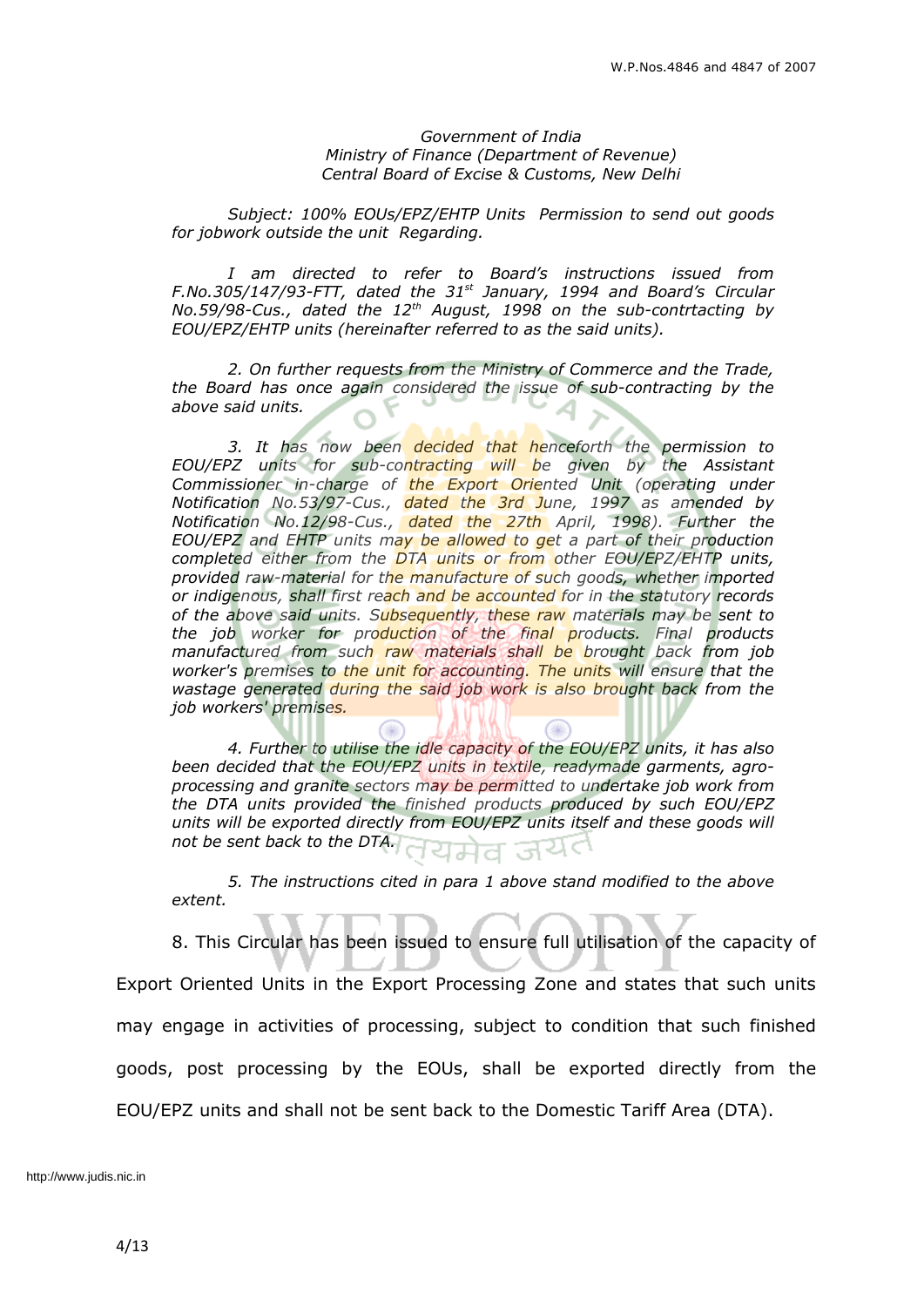9. Clarifications were sought by the Ministry of Commerce and Trade as to which entity would be responsible for filing the necessary shipping documents in cases where a part of the job work has been carried out by a unit in an EOU. To settle this ambiguity, Notification 74 of 1999 dated 05.11.1999 was issued wherein at paragraphs 1 to 4 the Board states as follows:

*'I am directed to refer to paragraph 4 of Board's Circular No.67/98-Cus., dated the 14 th September, 1998 on the above subject under which the EOU/EPZ units in textile, ready-made garments, agro-processing and granite sectors have been allowed to undertake job work on behalf of the DTA units. This is subject to the condition that the finished products produced by such EOU/EPZ units will be exported directly from EOU/EPZ unit itself and that these goods will not be sent back to the DTA unit.*

*2. As per Paragraph 9.17(d) of Exim Policy, 1997-2002, as amended up to 1-4-1999, the EOU/EPZ units in aquaculture, animal husbandry, electronics hardware and software, can also undertake job work for export on behalf of DTA units with the permission of Asstt. Commissioner of Customs. In this connection, it has been brought to the notice of Board by Trade & the Ministry of Commerce that EOU/EPZ units are facing difficulty in doing job work from DTA units in the absence of a Department Circular extending the benefit of para 4 of above said circular to the sectors of aquaculture, animal husbandry, electronics hardware and software.*

*3. The matter has been examined by the Board and it has been decided to extend the benefit of para 4 of Board's Circular 67/98-Cus., dated 14-9-1998, to the EOU/EPZ units in aquaculture, animal husbandry, electronics hardware and software sector also subject to the condition that finished products produced by such EOU/EPZ units will be exported directly from such units and these goods shall not be allowed to be brought back to DTA unit Boardscircular 67/98-Cus., dated 14-9-1998, stands modified to the above extent.*

*4.It has been brought to the notice of the Board that there is a lack of clarity as to who will file the Shipping Bill and where the Shipping Bills of such exports will be assessed. It is clarified that the Shipping Bill in such case will be filed in the name of DTA unit and the name of EOU/EPZ unit will also be mentioned on the Shipping Bill as job worker. In case of job work by EPZ unit, the Shipping Bill will be assessed by the Assistant Commissioner in charge of zone. In case of EOU, as the Shipping Bill is filed at the Gateway Port, the Shipping Bill will be assessed by Assistant Commissioner in charge of Export of any other officer as may be specified by Commissioner of Customs at Gateway Port. However, the name of exporter i.e. the DTA unit and name of job worker i.e. EOU unit shall be required to be mentioned on the invoice and AR-4. Also the AR -4 shall be signed by*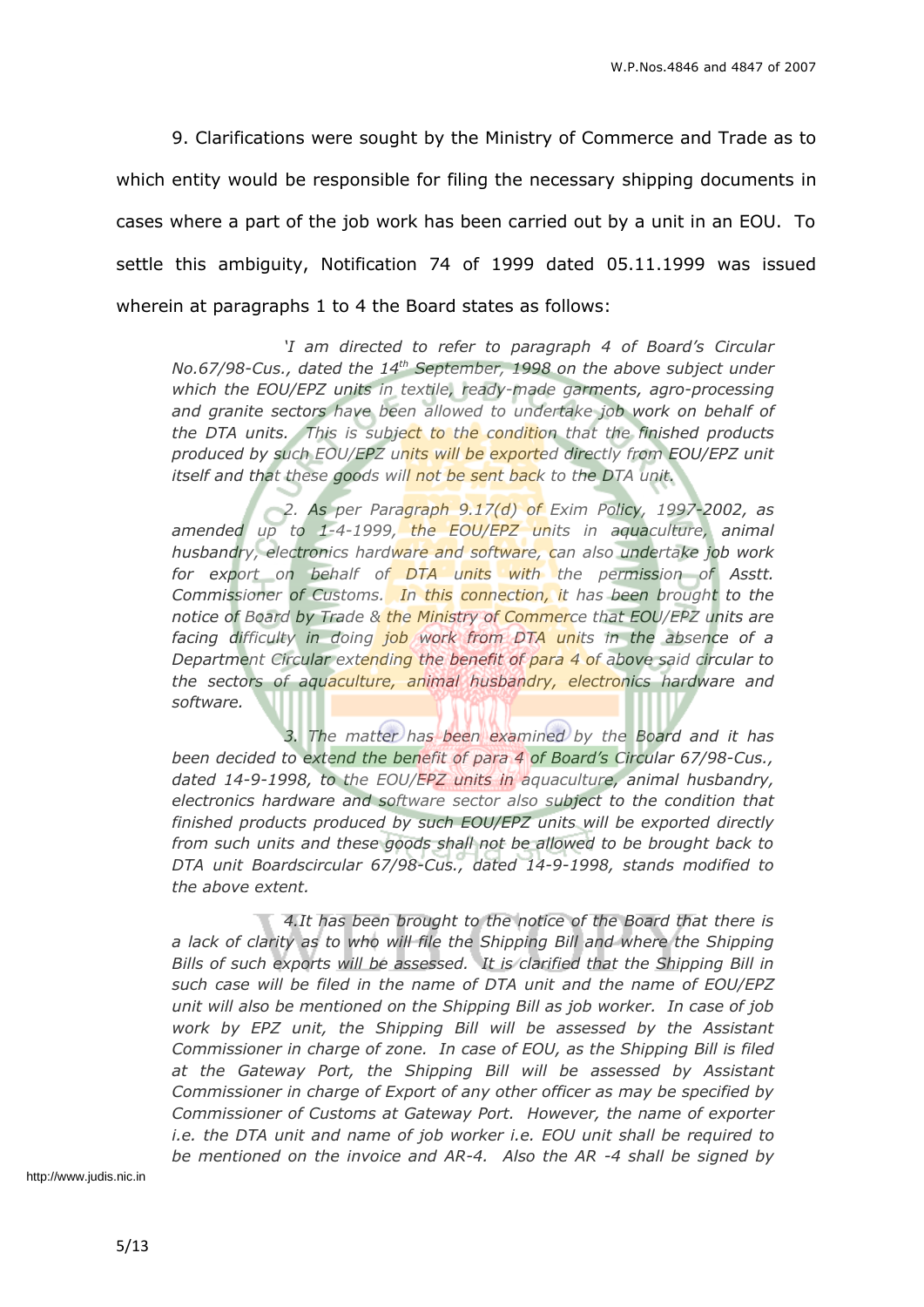*both parties. It is also clarified that no drawback/DEPB benefits shall be admissible either to EOU/EPZ units or to the DTA unit for such exports.'*

10. Then again, in Circular No.31 of 2000 dated 20.04.2000 a further clarification is given in regard to the rate of drawback available as against duty suffered on inputs upon proof being submitted in regard to payment of duty. The Circular reads as follows:

*'CUSTOMS CIRCULAR No.31/2000-Cus. Dated 20-4-2000***.**

*Government of India Ministry of Finance (Department of Revenue) Central Board of Excise & Customs, New Delhi*

*It was provided in Board's Circular No. 67/98-Cus. dated 14.9.98. issued vide F. No.3051147198-FIT that DTA units may utilise the idle capacity of EOU/EPZ units in certain sectors for manufacturing export goods.*

Q.

*2. In such cases, the inputs which are supplied by DTA Units for processing by EOU/EPZ Units are procured by DTA units on payment of applicable duties. Various Trade Associations and the Ministry of Commerce have brought out that the incidence of such duty on inputs consumed in the manufacture of the export goods can be rebated only through the Brand Rate Drawback route.*

*3. The issue has been examined in the Board. It has been decided that in view of the above mentioned facts, the DTA units shall be eligible for grant of drawback against duties suffered on their inputs which are processed by EOU/EPZ units for die manufacture of goods which are exported in accordance with the said Circular No.67/98.*

*4. Such DTA Exporters will be eligible for payment of Brand Rate of Drawback against duties suffered on inputs, on submission of proof of payment of duty. Accordingly, drawback will be payable to such exporters under Rule 6(1) of the Customs and Central Excise Duties Drawback Rules, 1995, at the rate fixed on specific application. The procedure laid down under the said Drawback Rules will have to be followed for fixation of Brand rates of Drawback. Such exporters will have to apply to the Directorate of drawback for fixation of Brand rates on exports under DEPB. However, under no circumstances, such exporters will be allowed to claim All-industry Rate of Drawback.'*

11. On 22.5.2000, Circular No.49-Cus was issued providing for various

amendments in the Exim Policy and Handbook of procedures. After setting out http://www.judis.nic.in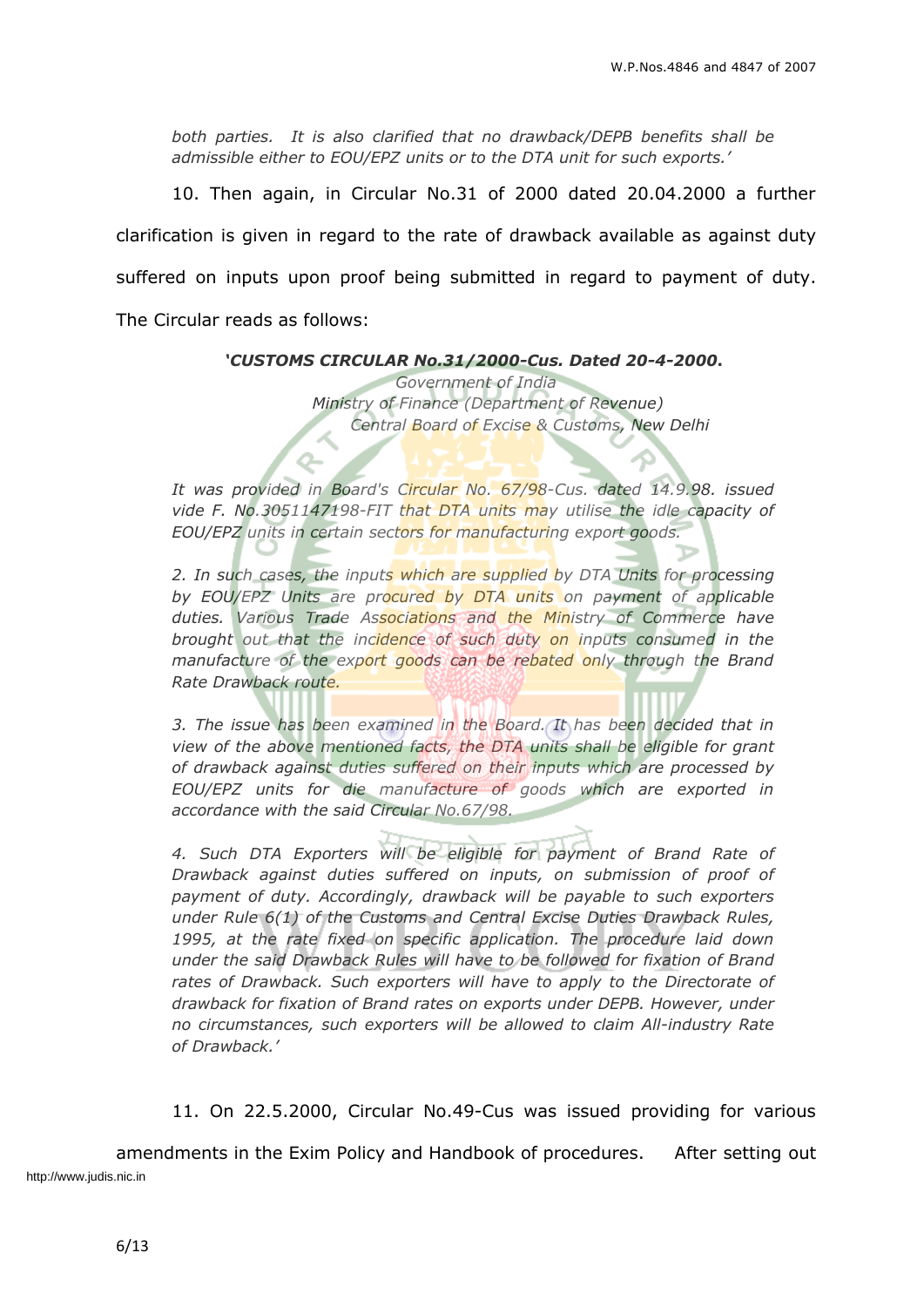the trajectory of the various notifications yet another amendment was made to

the original scheme at paragraphs 10 and 11 thereof, reading as follows:

*'10. Under para 9.17(d), the EOU/EPZ units in specific sectors were allowed to undertake job work for export on behalf of DTA units. This paragraph has been amended to extend this facility to all sectors. It has also been provided that DTA units shall be entitled to brand rate of duty draw back.*

*11. The EOU/EPZ units in textiles, ready made garments and granite sectors were allowed to undertake job work on behalf of DTA units by Board's Circular 69/98-Cus, dated 14th September 1998. This facility was subsequently extended to the EOU/EPZ units in aquaculture, animal husbandry, hardware, software sector vide Boards Circular No.74/99-Cus, dated 5th Nov, 1999. Now, it has been decided to extend this facility to EOU/EPZ units in all sectors. Further, it has been decided that the DTA units shall be entitled to avail of the brand rate of duty drawback for such job work undertaken by EOUs/EPZ units concerned.'*

12. It is the petitioners' case, on a combined reading of the aforesaid Notifications, that i) the Board has permitted EOUs/units in EPZ to engage in processing works/job works in order to optimize production capacity and ii) that the ultimate manufacturer/exporter is entitled to drawback claim in regard to duty component paid on raw materials/inputs, upon proof of payment of duty thereupon.

13. The petitioner relies in this regard, on a decision of the Division Bench of this Court in the case of *Commissioner of Customs, Tuticorin V. L.T.Karle & Co.* (2007 (207) ELT 358) and of a learned single Judge of this Court in *First Garments Manufacturing (I) P. Ltd. V. Jt.Secretary to the G.O.I* (2016 (344) ELT 67 (Mad).

14. Learned counsel for the respondents urges that a reading of the Notifications makes it clear that the ultimate export has to be effected by the 100% EOU itself. According to her, the intention of the Notifications was never to permit a drawback claim by a manufacturer or exporter in cases where there http://www.judis.nic.in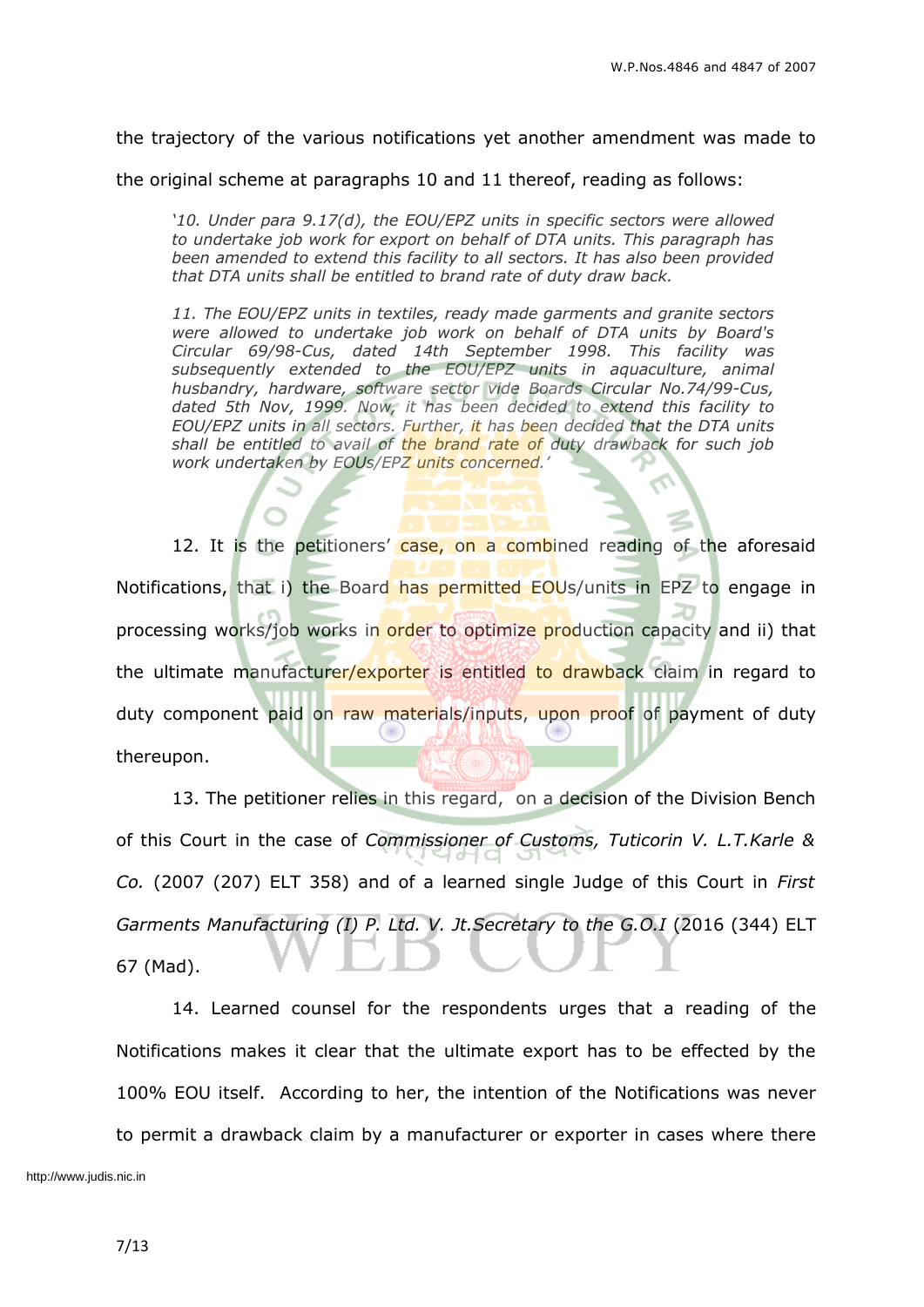had been job work carried out by EOU/units in EPZ. This is for the reason that various concessions are available already to exports from EOU/units in EPZ and the provision of drawback is an additional benefit not contemplated in law. She brings to the notice of the Court two conflicting decisions of the Karnataka High Court, one in the case of *Karle International V. Commissioner of Customs, Bangalore* (2012 (281) ELT 486) in favour of the assessee and an another of another Bench of the same Court in *Commissioner of Customs, Bangalore V. Leela Scottish Lace Ltd.* (2011 (268) ELT 185), adverse to the assessee.

15. The decision of *Karle International* (supra) is dated 23.08.2011, whereas the decision in *Leela Scottish Lace Ltd.* (supra) is dated 18.02.2011 but has not been brought to the notice of the subsequent Bench. The Revenue carried in appeal the decision of the Division Bench in *Karle International* (supra) and the Departmental SLP in Special Leave to Appeal (Civil) CC Nos.6104 and 6105 of 2012 came to be dismissed by the Supreme Court on 13.4.2012 in the following terms: œ ×

*'Delay condoned.*

*Admittedly, the decision of the Madras High Court in the case of the respondent-assessee itself, on the same issue has not been challenged by the Revenue. In that view of the matter, we decline to entertain these Special Leave Petitions which are dismissed accordingly'.*

16. She labours extensively on the decision of the Division Bench in *Leela Scottish Lace Ltd.* (supra) drawing attention to detailed analysis of the facts embarked upon by the Bench and the strictures passed against the Department in regard to the non-cooperation extended by the officials therein. In conclusion, the Bench has disagreed with the Division Bench of the Madras High Court in the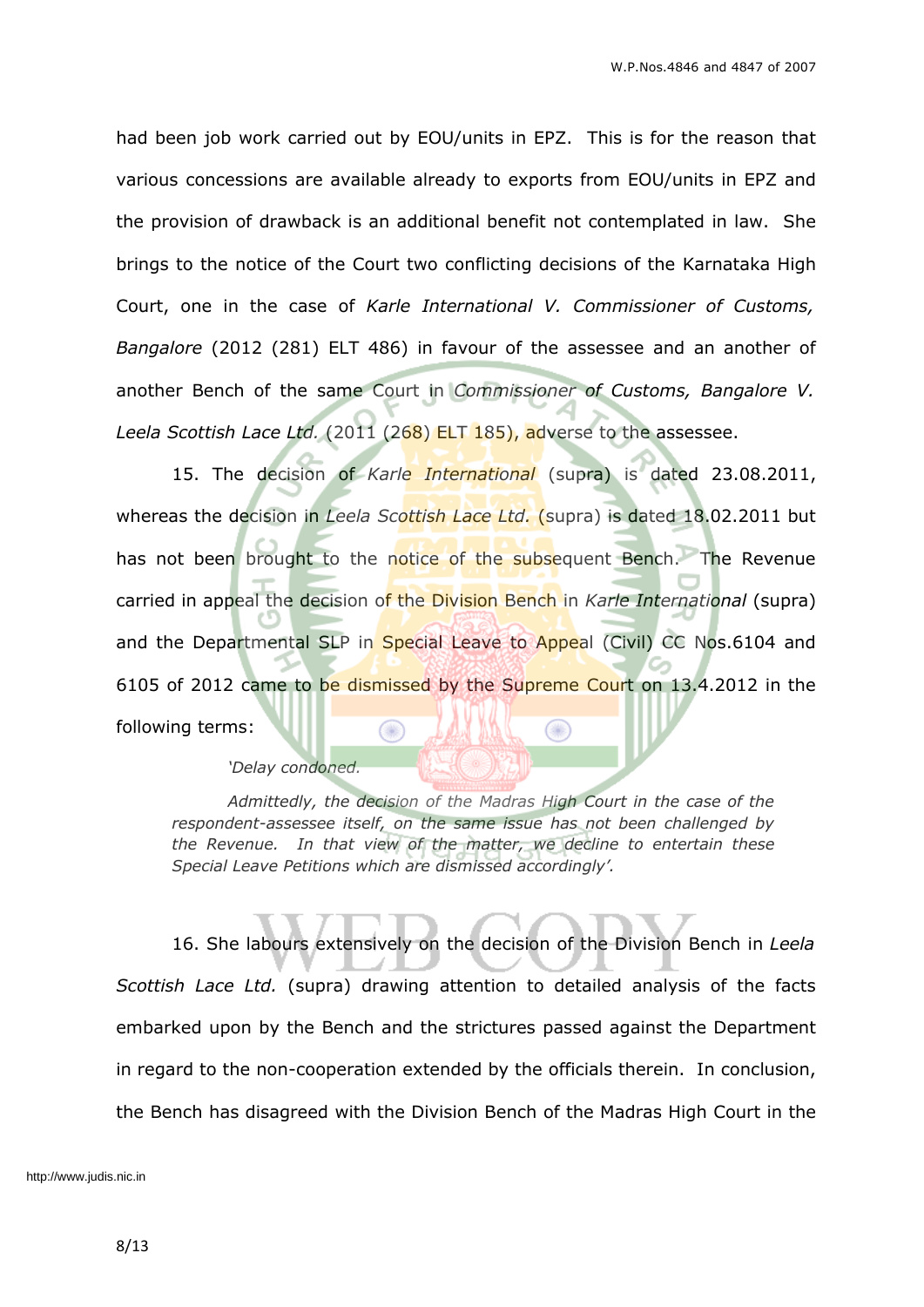case of *L.T. Karle* (supra) holding that the claim of drawback by the assessee in that case was not liable to be accepted.

17. The learned single Judge in the case of *First Garments* (supra) has accepted the contention of the petitioner to the effect that any Notification that runs counter to the statutory provisions would have necessarily to be ignored, relying in this connection on the decision of the Division Bench in the case of *L.T.Karle* (supra). The learned single Judge also records the contention of the respondents therein that the decision of the Division Bench in *L.T.Karle* (supra) had been challenged by way of Special Leave, however, without it being stayed.

18. Before me, this contention was not raised and neither was a report placed on progress, if any, in that matter.

19. The Division Bench in *L.T.Karle* (supra) has considered all Notifications referred to before me as also the decisions of the CESTAT in *Leela Scottish Lace* Ltd., though reversed by the High Court of Karnataka. After an exhaustive discussion in regard to the relevant Notifications, the Bench concludes at paragraph 12.2.9 as follows:

*'12.2.9. The harmonious reading of Circular No.67 of 1998 dated 14-9-1998 and Circular No.31 of 2000 dated 20-4-2000 in the light of Clause 2 (c) of the Notification No.67 of 1998 dated 1.9.1998 and the proviso mentioned therein, therefore, makes it clear that the DTA units are eligible to send out the goods to the 100% EOUs for job work outside the DTA units and they are also eligible for the grant of duty drawback against the duties suffered on their inputs, which are processed by 100% EOUs for manufacturing the finished goods, which are exported directly from 100% EOUs, without sending them back to the DTA units.'*

20. The legal issue raised in this case is thus liable to be answered in favour of the petitioner and I do so holding that the petitioner is entitled to drawback at All India Rate in respect of the duty suffered on inputs utilised by http://www.judis.nic.in COU/units in EPZ for manufacture.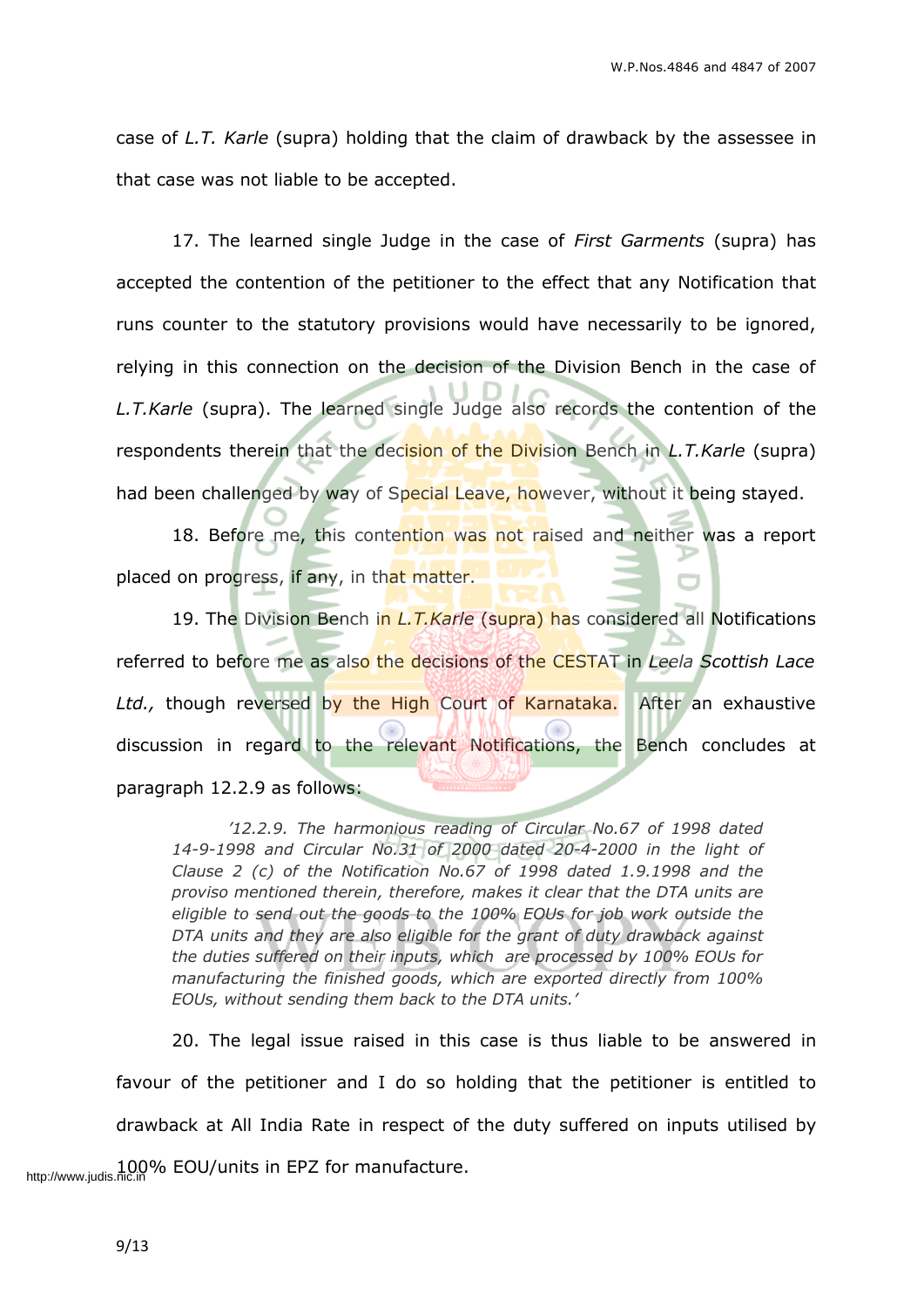21. The difficulty does not stop there, since in the present case, admittedly, the goods have not been exported directly from the 100% EOU, but have come back to the DTA for further processing. In such a case, it becomes necessary for the authorities to categorically ensure that the duty in respect of raw materials have, in fact, been remitted, prior to export.

22. I may make, in this connection, useful reference to Rule 3 of the Customs and Central Excise Duties and Service Tax Drawback Rules, 1995 that

reads as follows:

*'Rule 3. Drawback. -*

*(1) Subject to the provisions of -*

*(a) the Customs Act, 1962 (52 of 1962) and the rules made thereunder, (b) the Central Excises and Salt Act, 1944 (1 of 1944) and the rules made thereunder,*

*(bb) the Finance Act, 1994( 32 of 1994), and the rules made thereunder; and*

*(c) these rules, a drawback may be allowed on the export of goods at such amount, or at such rates, as may be determined by the Central Government:*

*Provided that where any goods are produced or manufactured from imported materials or excisable materials or by using taxable services as input services, on some of which only the duty or tax chargeable thereon has been paid and not on the rest, or only a part of the duty or tax chargeable has been paid; or the duty or tax paid has been rebated or refunded in whole or in part or given as credit, under any of the provisions of the customs Act, 1962 (52 of 1962) and the rules made thereunder, or of the Central Excise Act, 1944(1 of 1944) and the rules made thereunder, or of the Finance Act, 1994(32 of 1994) and the rules made thereunder, the drawback admissible on the said goods shall be reduced taking into account the lesser duty or tax paid or the rebate, refund or credit obtained.*

*Provided further that no drawback shall be allowed. (i)If the said goods, except tea chests used as packing material for export of*

*blended tea, have been taken into use after manufacture;*

*(ii)if the said goods are produced or manufactured, using imported materials or excisable materials or taxable services in respect of which duties or taxes have not been paid; or*

*(iii)on jute batching oil used in the manufacture of export goods, namely, jute (including Bimlipatam jute or mesta fibre), yam, twine, thread, cords and ropes;*

*(iv)if the said goods, being packing materials have been used in or in relation to the export of -*

*(1)jute yarn (including Bimipatam jute or mesta fibre), twist, twine, thread and ropes in which jute yam predominates in weight:*

*(2)jute fabrics (including Bimlipatam jute or mesta fibre), in which jute predominates in weight;*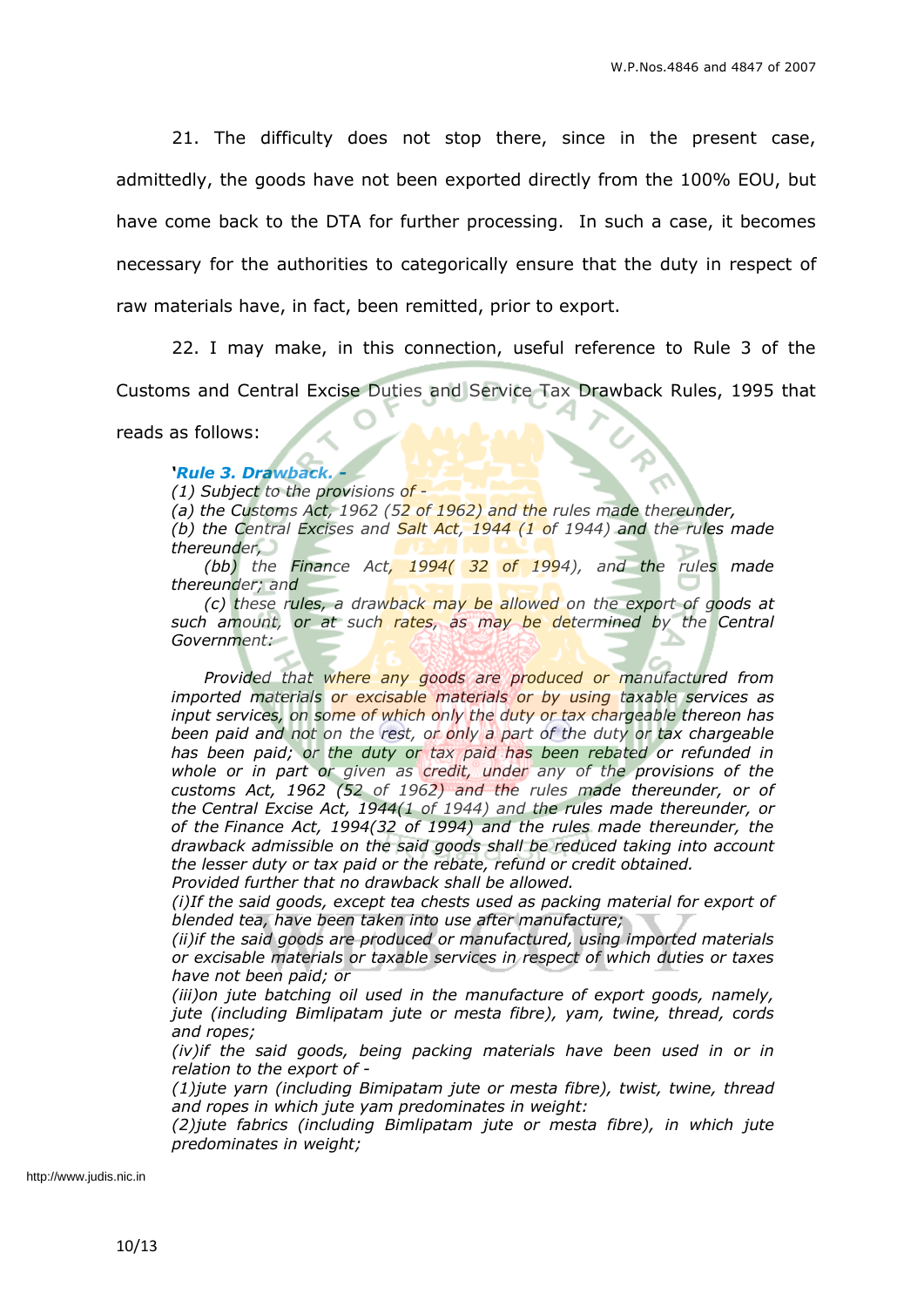*(3)jute manufactures not elsewhere specified (including Bimlipatam jute or mesta fibre) in which jute predominates in weight. (v)on any of the goods falling within Chapter 72 heading 1006 or 2523 of the of the First Schedule to the Customs Tariff Act, 1975 (51 of 1975)'*

23. A harmonious and purposive construction of the above Rule as well as Notifications, reveal to me that it could not have been the intention of Legislature or the authorities concerned, to deny drawback claim merely because some processes in the chain of manufacturing have been conducted in the premise of EOU/unit of EPZ, if the assessee is otherwise entitled to the benefit. Though the Notifications do specifically require that the export, after completion of job work, is to take place only from the EOU/EPZ, this can be given effect to only in a situation where the entire process of manufacture/finishing is occasioned in such EOU/EPZ. In a situation such as the present, where parts of the process are carried out in different locations, one can hardly conclude that this operational difference would result in denial of the benefit to the exporter. The original stipulation that no drawback was available for export was imposed to ensure that no double benefit was obtained. Subsequently, when an EOU was permitted to engage in job work, the original condition stood modified to the effect that a manufacturer/exporter would also be entitled to drawback, provided the finished commodity was exported from EOU/EPZ itself. A situation such as the present where the goods revert back to the assessee for further processing has not been envisaged and is thus not covered, though it is, in my view, also entitled to such benefit. Such a situation is clearly not intended to be kept out of the beneficial sweep of Notification 31 of 2000.

24. Thus, while answering the legal issue in favour of the petitioner and setting aside the impugned order, I remand the issue to the Assessing Authority http://www.judis.nic.in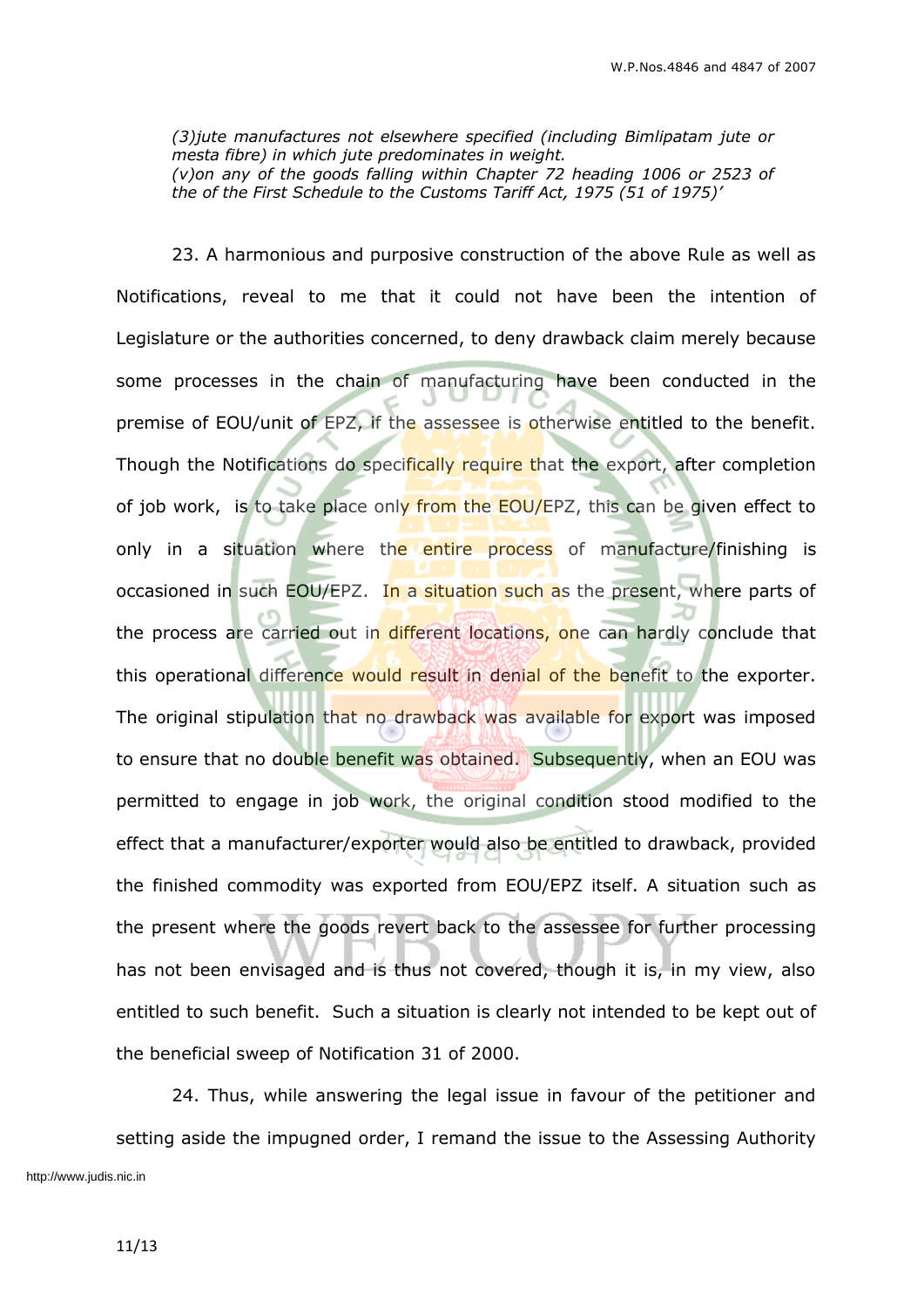15.11.2019

¥

to verify specifically whether duty has been remitted on the raw materials utilised in job work. If the result of the enquiry is positive, the petitioner is entitled to the drawback of the duty paid in accordance with law. Let this exercise be completed within a period of three (3) months from date of receipt of this order after hearing the petitioner.

25. W.P.No.4896 of 2007 is disposed in the above terms.

۰

26. W.P.No.4847 of 2007 is for a Writ of Declaration declaring the provisions of paras  $2(a)$  and  $2(c)$  of Notification 31/99 Cus NT Dated 20.05.1999 ultra vires the provisions of Rules 3 and 4 of the Customs and Central Excise Duties Drawback Rules, 1995 and also ultra vires the provisions of Article 14,  $19(1)(q)$  and 245 of the Constitution of India. This Writ Petition is not pressed and is hence dismissed. No costs. Consequently, all connected Miscellaneous Petitions are closed.

Index:Yes/No Speaking/Non-speaking order

sl To

- 1. Secretary to the Government, Department of Revenue Ministry of Finance, North Block, New Delhi 110 001.
- 2.The Joint Secretary (Review) to the Government of India HUDCO Vishala Building, 14 B Wing, VI Floor, Bhikaji Cama Place, New Delhi 110 066.
- 3.Commissioner of Customs Customs House, Rajaji Salai, Chennai – 600 001.